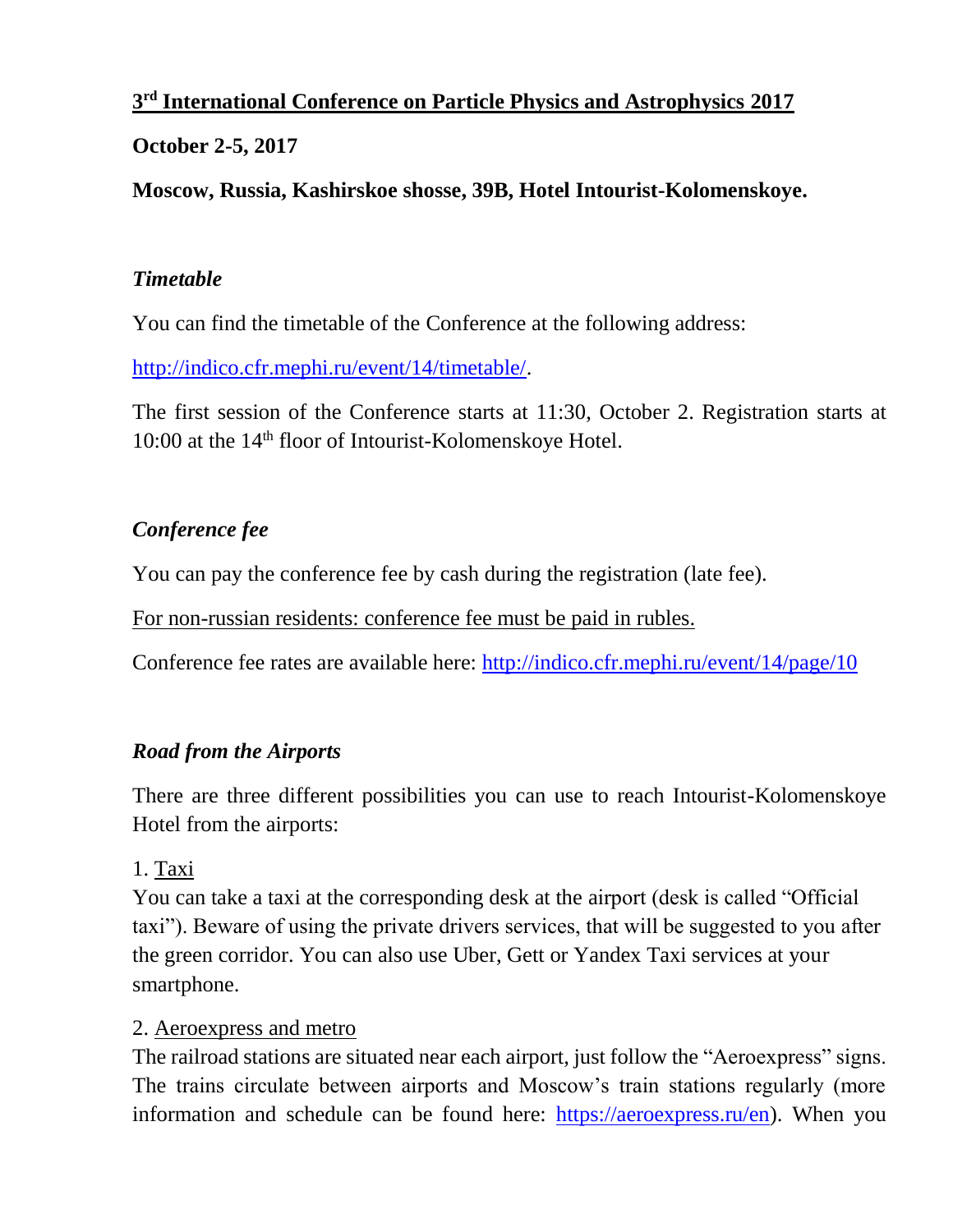reach the train station in Moscow, you can use metro (map is below) to reach "Kashirskaya" metro station (green line) near Intourist-Kolomenskoye Hotel [\(link to](https://www.google.ru/maps/dir/%D0%98%D0%BD%D1%82%D1%83%D1%80%D0%B8%D1%81%D1%82+%D0%9A%D0%BE%D0%BB%D0%BE%D0%BC%D0%B5%D0%BD%D1%81%D0%BA%D0%BE%D0%B5/%D0%9A%D0%B0%D1%88%D0%B8%D1%80%D1%81%D0%BA%D0%B0%D1%8F,+%D0%9C%D0%BE%D1%81%D0%BA%D0%B2%D0%B0,+115522/@55.6508869,37.6524662,15z/data=!3m1!4b1!4m14!4m13!1m5!1m1!1s0x0:0xa57ccb7447eaa371!2m2!1d37.6736419!2d55.647174!1m5!1m1!1s0x414ab36d6db6ca61:0xd4f70bbb14c12218!2m2!1d37.648843!2d55.655134!3e2)  [Google map\)](https://www.google.ru/maps/dir/%D0%98%D0%BD%D1%82%D1%83%D1%80%D0%B8%D1%81%D1%82+%D0%9A%D0%BE%D0%BB%D0%BE%D0%BC%D0%B5%D0%BD%D1%81%D0%BA%D0%BE%D0%B5/%D0%9A%D0%B0%D1%88%D0%B8%D1%80%D1%81%D0%BA%D0%B0%D1%8F,+%D0%9C%D0%BE%D1%81%D0%BA%D0%B2%D0%B0,+115522/@55.6508869,37.6524662,15z/data=!3m1!4b1!4m14!4m13!1m5!1m1!1s0x0:0xa57ccb7447eaa371!2m2!1d37.6736419!2d55.647174!1m5!1m1!1s0x414ab36d6db6ca61:0xd4f70bbb14c12218!2m2!1d37.648843!2d55.655134!3e2). You will have to get off the first train carriage (if you go from the city center).

Online metro map can be found here [https://metro.yandex.com/moscow.](https://metro.yandex.com/moscow) Tickets are available at ticket machines. You can reach Intourist-Kolomenskoye Hotel from "Kashirskaya" metro station by buses #263k, 275, 275k, 280, 298, 298k, 738 and trolleybus 71. Your destination is "Dvorets Kultury Moskvorech'e" station.

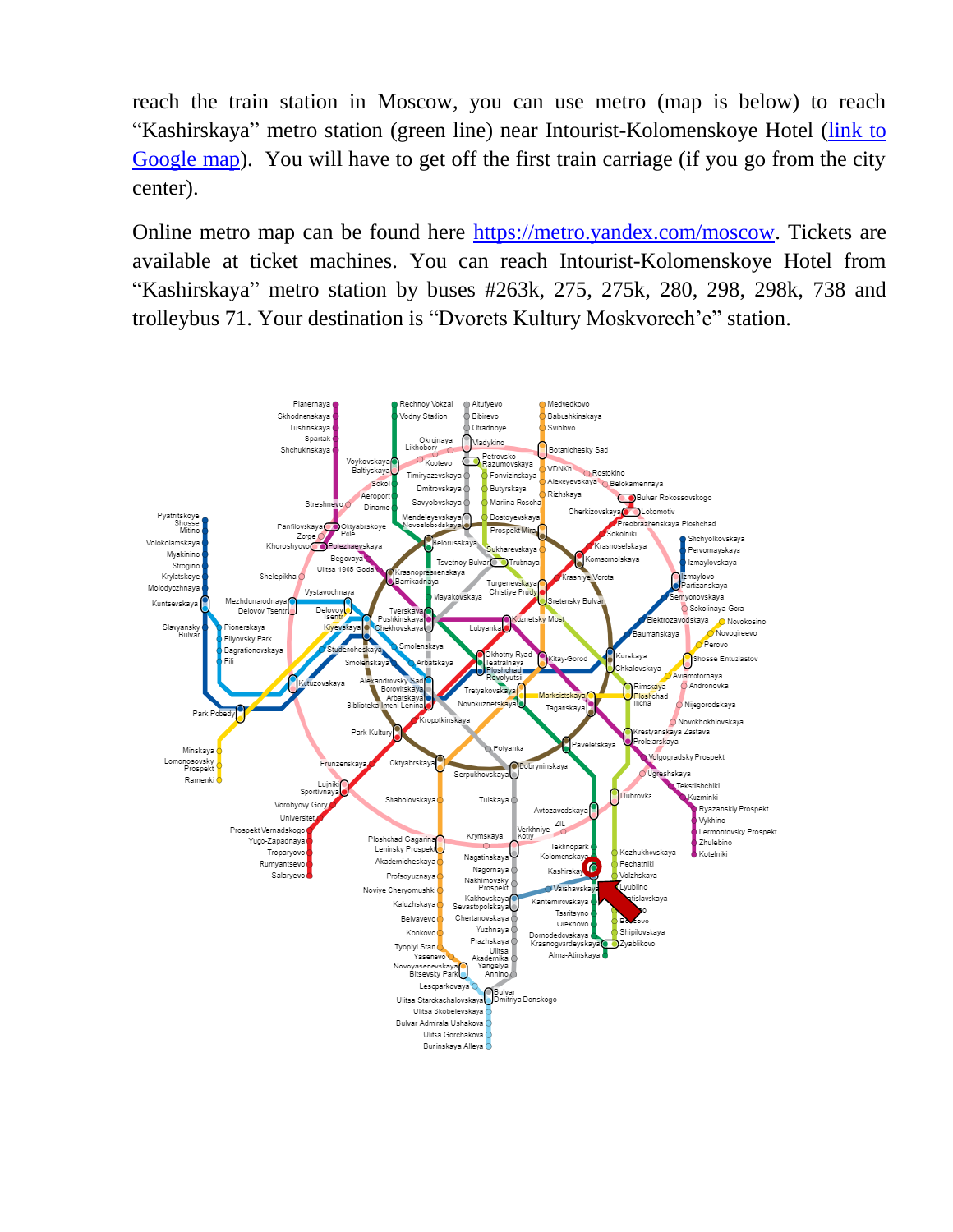## 3. Bus

If you arrive at:

- Domodedovo airport: you can use bus #308 to reach the Domodedovskaya metro station and change to trolleybus 67 or 71. Your destination is "Dvorets Kultury Moskvorech'e" station. The bus stop is outside the airport area, near the highway.
- Sheremetevo airport: you can use bus #851 to reach the "Rechnoy Vokzal" metro station and travel to "Kashirskaya" metro station (green line). You will have to get off the first train carriage (if you go from the city center). After you reach it, change to bus #263k, 275, 275k, 280, 298, 298k, 738 or trolleybus 71. Your destination is "Dvorets Kultury Moskvorech'e" station.
- Vnukovo airport: you can use bus #911 to reach the "Salaryevo" metro station or bus #611 to travel to "Troparyevo" metro station or "Yugo-Zapadnaya" metro station and travel to "Kashirskaya" metro station (green line). You will have to get off the first train carriage (if you go from the city center). After you reach it, change to bus #263k, 275, 275k, 280, 298, 298k, 738 or trolleybus 71. Your destination is "Dvorets Kultury Moskvorech'e" station.

# *Meals*

Business-lunches are available at the restaurant of the Intourist-Kolomenskoye hotel, 1<sup>st</sup> floor. Price is 470 Rub.

If you would like to go outside, here are some café/restaurants nearby:

*1. Shopping mall "Moskvorechie", Kashirskoe shosse, 26. Distance from the hotel: 2.2 km. Working hours: from 8-00 a.m. till 11-00 p.m. 1a. McDonalds Fast food. The average bill for one person: 300-500 Rub. 1b. Burger King Fast food. The average bill for one person: 300-500 Rub. 1c. KFC Fast food. The average bill for one person: 300-500 Rub. 1d. Teremok Russian cuisine. The average bill for one person: 200-400 Rub. 1e. Sushi Planet Japanese and italian cuisine. The average bill for one person: 700-1500 Rub. 1f. IL Patio*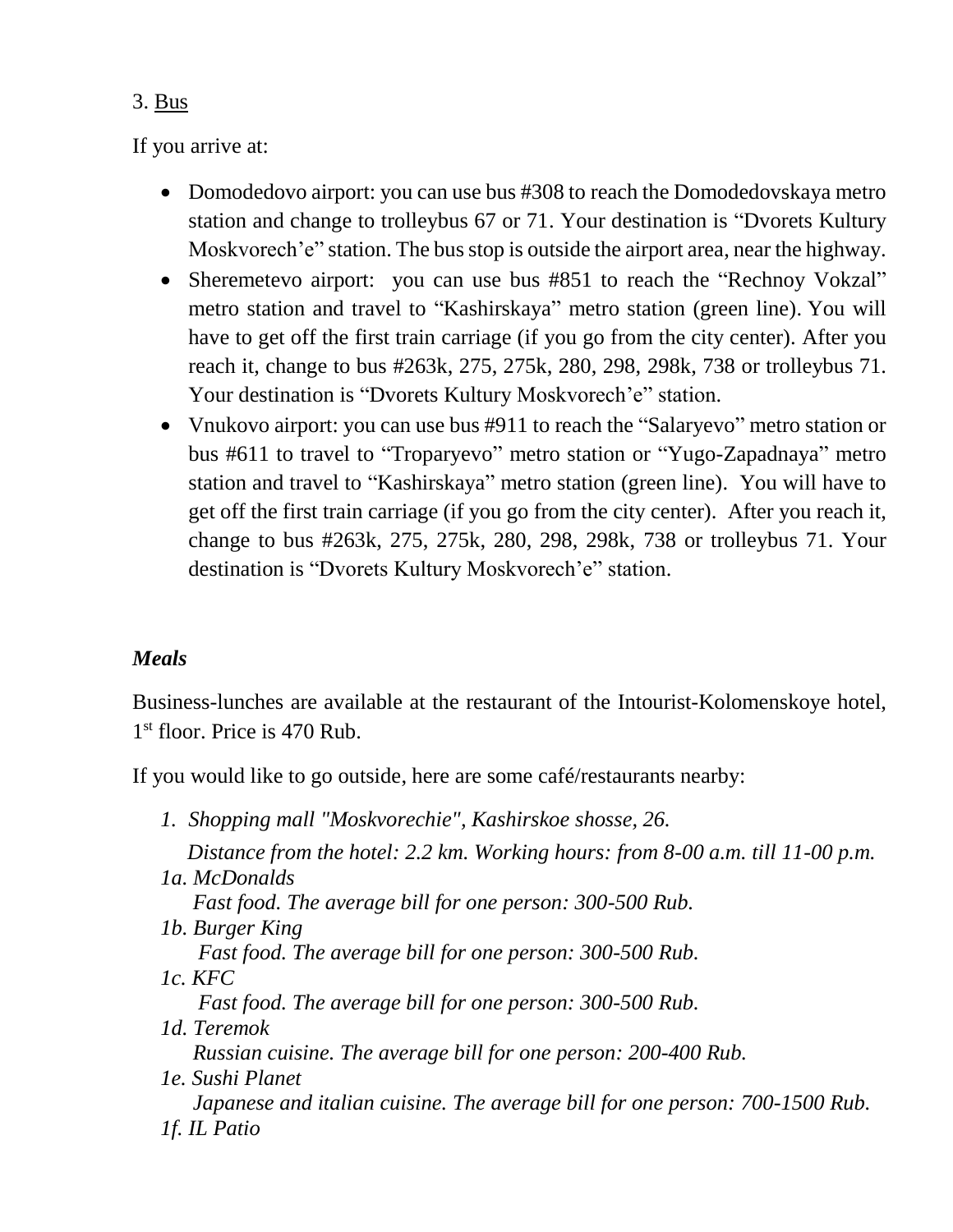*Italian cuisine. The average bill for one person: 700-1500 Rub. 1g. Shokoladnitsa European cuisine. The average bill for one person: 600-1000 Rub.*

*2. Cafe Loza, Kashirskoye shosse, 41.* 

 *Distance from the hotel: 360 m. Working hours: from 9-00 a.m. till 9-00 p.m. Russian cuisine. The average bill for one person: 700-1200 Rub.*

*3. Cafe-bar Stupeni, Kantemirovskaya street, 6/1.* 

 *Distance from the hotel: 1.7 km. Working hours: from 11-00 a.m. till 0-30 p.m. European and russian cuisine. The average bill for one person: 500-1000 Rub.*

*4.Ochag Gurmanov, Kashirskoye shosse, 51/3.* 

 *Distance from the hotel: 1.7 km. Working hours: round the clock . European, mexican and caucasian cuisine. The average bill for one person: 700- 800 Rub.*

*5.Cafe-bar Saburovo, Kashirskoye shosse, 57/4.* 

 *..Distance from the hotel: 2.1 km. Working hours: 12-00 a.m. till 12-00 p.m. European, russian and caucasian cuisine. The average bill for one person: 500 Rub.*

*6. Mti-Eli, Kashirskoye shosse, 40/2.* 

 *Distance from the hotel: 1 km. Working hours: 11-00 a.m. till 12-00 p.m. Georgian cuisine. The average bill for one person: 800 Rub.*

*7. Nasha Chaynaya, Kashirskoye shosse, 44/1.* 

 *Distance from the hotel: 900 m. Working hours: 9-00 a.m. till 11-00 p.m. Coffee/Tea shop, fast food. The average bill for one person: 250 Rub.*

*8. Restaurant Schwarzkaizer, Moskvorechie ul., 31/2.* 

 *Distance from the hotel: 1.2 km. Working hours: 11-00 a.m. till 12-00 p.m. Europian cuisine. The average bill for one person: 1000-1500 Rub.*

*9. Cafe Goncharov, Moskvorechie ul., 23.* 

 *.Distance from the hotel: 1.9 km. Working hours: round the clock Europian, russian and caucasian cuisine. The average bill for one person: 1000-1200 Rub.*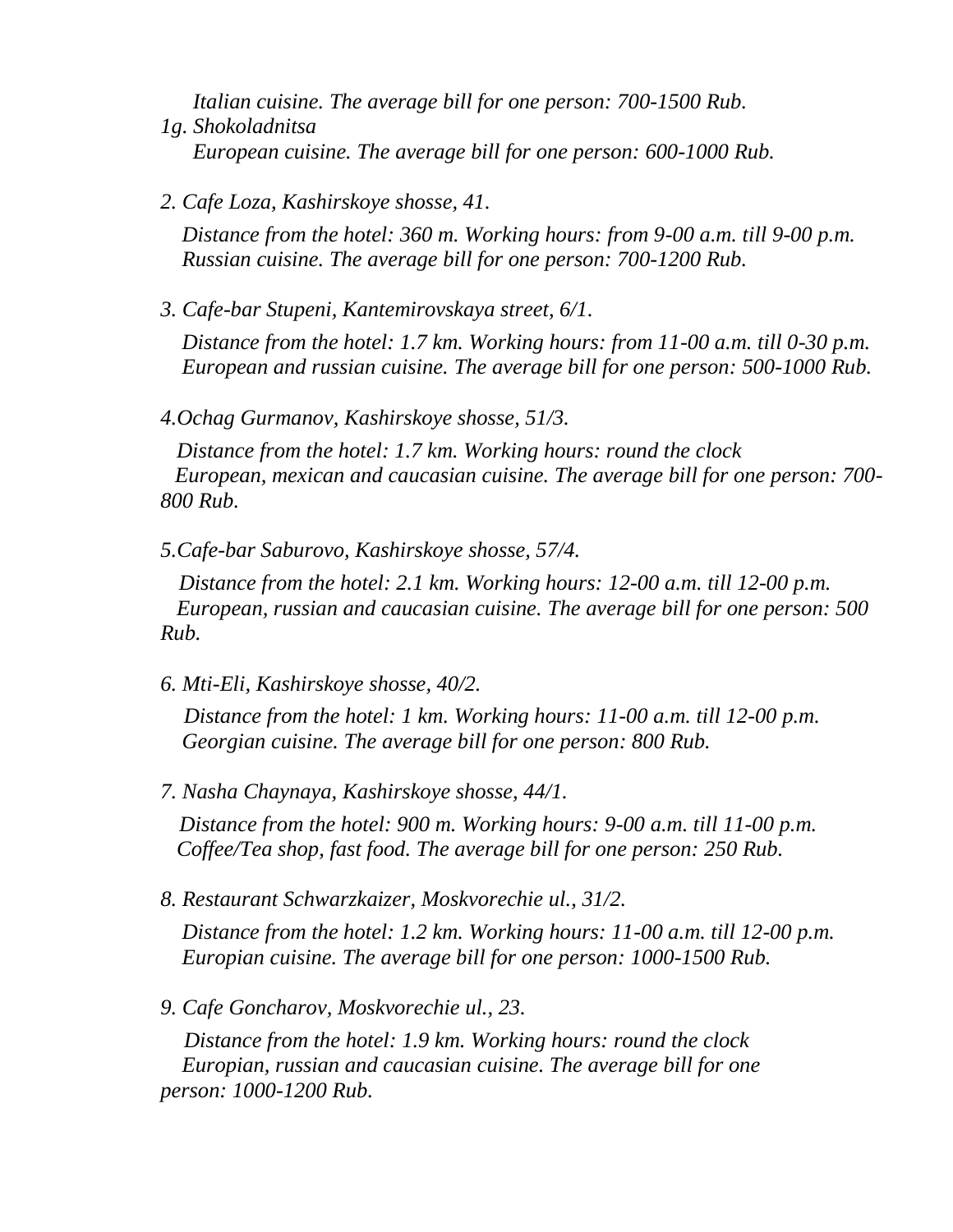- *10. Cafe Ukrainskaya noch, Proletarsky pr., 19/3. Distance from the hotel: 2 km. Working hours: 12-00 a.m. till 12-00 p.m. Ukrainian cuisine. The average bill for one person: 500-1000 Rub.*
- *11. Khinkalnaya, Proletarsky pr., 23a.*

 *Distance from the hotel: 2 km. Working hours: 11-00 a.m. till 12-30 p.m. Caucasian cuisine. The average bill for one person: 1000 Rub.*

*12. Tanuki Sushi Bar, Kashirskoye shosse, 46/1.* 

 *Distance from the hotel: 750 m. Working hours: 11-30 a.m. till 12-00 p.m. Japanese cuisine. The average bill for one person: 700-1000 Rub.*

*13. Proletarsky pr., 2a.*

 *Distance from the hotel: 1.6 km.*

*13a. KFC*

*Fast food. The average bill for one person: 300-500 Rub. Working hours: 10-00 a.m. till 11-00 p.m.*

*13b. Khinkalnium*

*Caucasian cuisine. The average bill for one person: 500-600 Rub. Working hours: 10-00 a.m. till 10-00 p.m.*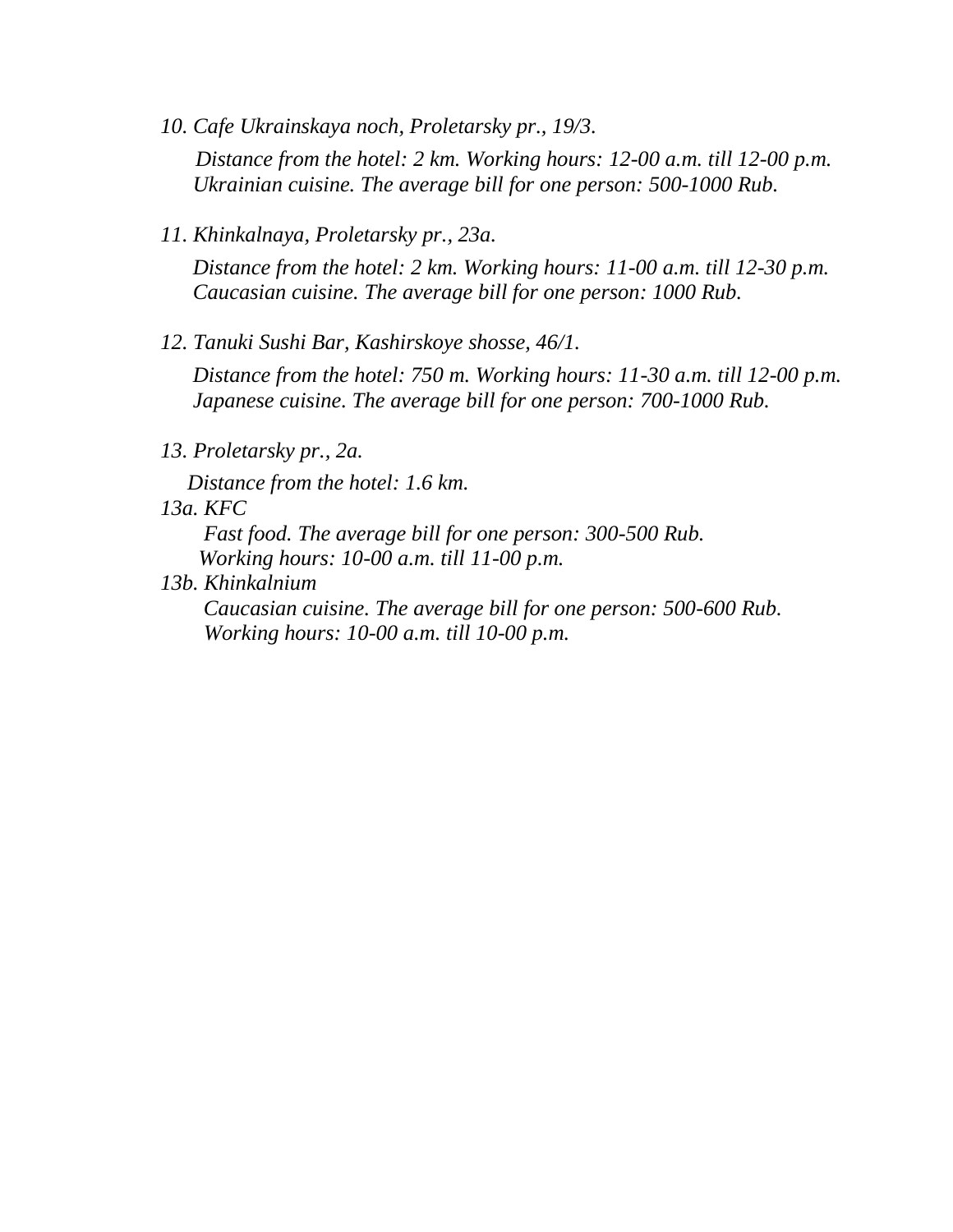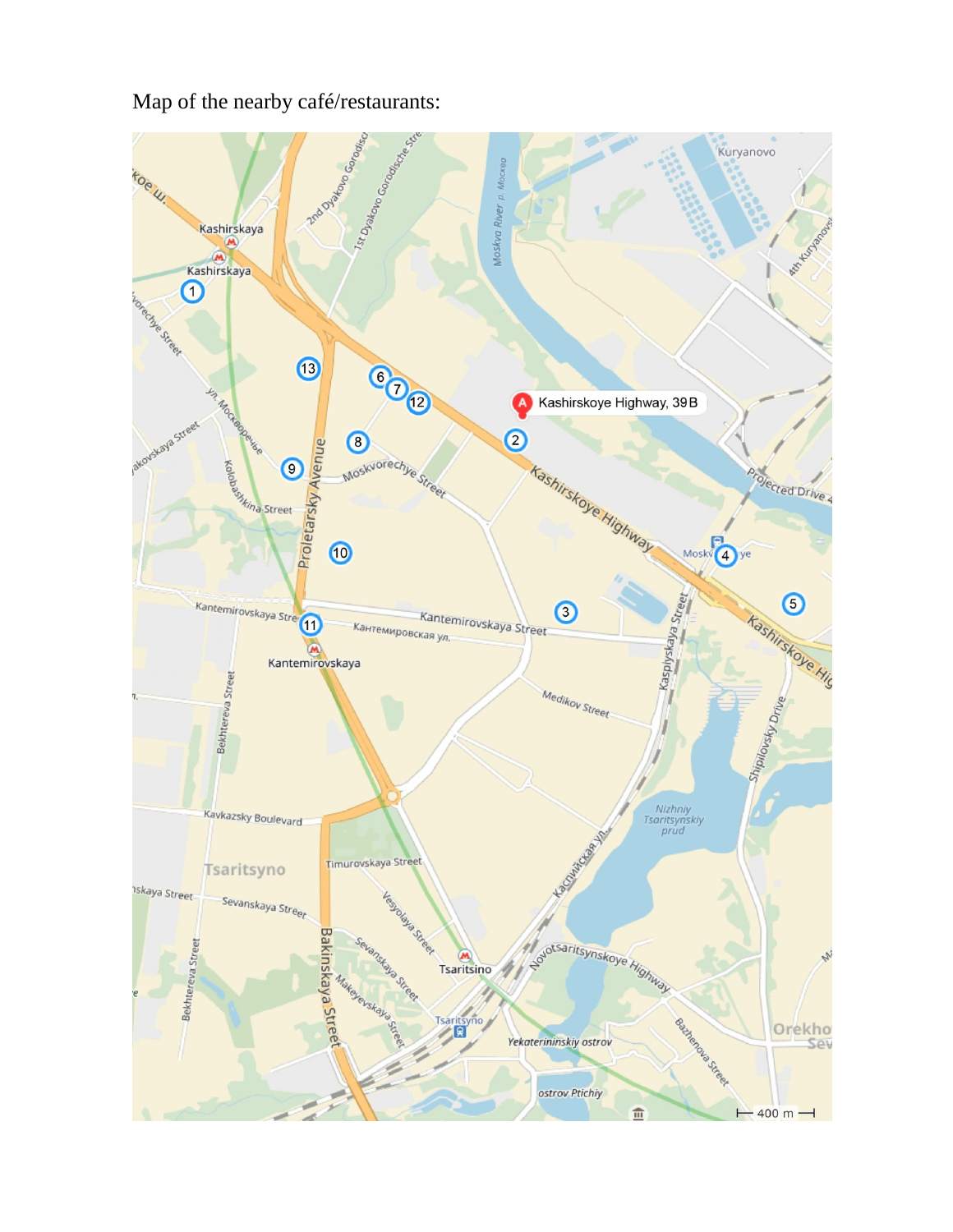# *Conference proceedings*

The proceedings of the Сonference will be published in peer-reviewed journal, indexed by Scopus and Web of Science.

Deadline for proceeding submission is November 15. Earlier submission is welcome! Please prepare your proceeding until that date if you would like it to be published and send the draft to  $icppa2017@mephi.ru$ . Plenary talks: up to 8 pages, section talks – up to 5 pages and posters up to 4 pages. More information about the proceedings submission and templates will be available here: <http://indico.cfr.mephi.ru/event/14/page/6>

# *Posters*

If you are going to present a poster, please notice that posters should be printed at thick paper up to A1 format (594x841 mm). A1 and A2 formats are preferable.

## **A0 format is forbidden!**

No composite posters made of few smaller formats are allowed.

Posters should be placed on Monday  $(2<sup>nd</sup>$  of October) before the start of the poster session (~4 p.m.) and removed in the evening of the same day or in the next morning. The presenter should be near your poster during the poster session. We are going to hold a young scientists poster contest, so please be ready that jury will attend this event. The winner will get a prize.

# *Conference shuttle from Milan hotel*

For those participants who already booked the room in Milan hotel, conference will provide a shuttle to Intourist-Kolomenskoye Hotel and a way back.

|          | $Milan \rightarrow Intourist$ | Intourist $\rightarrow$ Milan |
|----------|-------------------------------|-------------------------------|
| 02.10.17 | $10:15 - 10:45$               | $19:00 - 19:30$               |
| 03.10.17 | $08:30-09:00$                 | 19:15-19:45                   |
| 04.10.17 | $08:30-09:00$                 | 19:15-19:45                   |
|          |                               | $22:00-22:30$                 |
| 05.10.17 | -                             | $19:00 - 19:30$               |

Schedule:

All possible changes will be announced on the registration desk of the Conference  $(14<sup>th</sup>$ floor of Intourist Kolomenskoye Hotel).